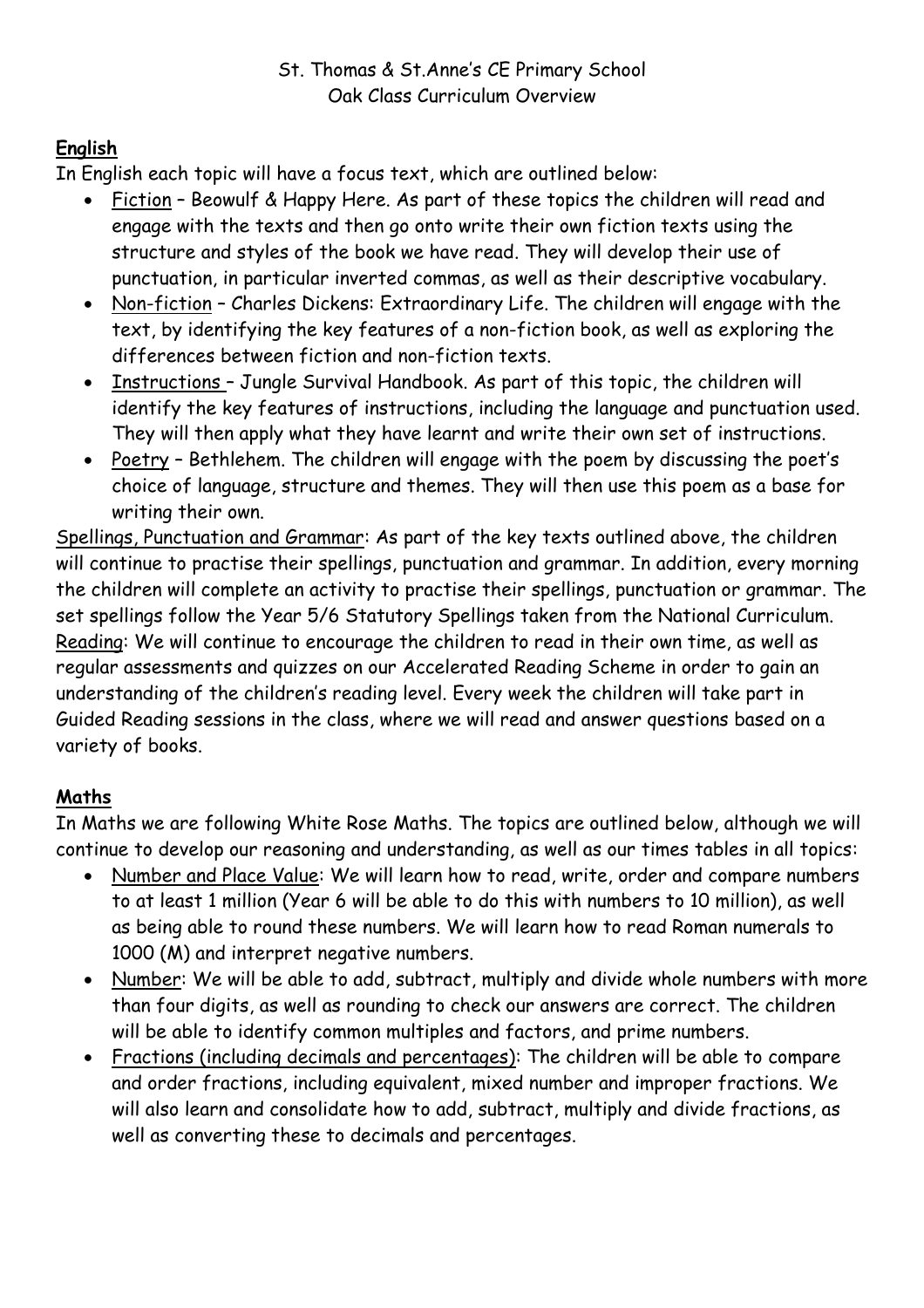#### **Science**

For Science this term we are focussing on the topic below. The children will be working scientifically by planning and conducting fair scientific enquiries in order to answer questions, as well as predicting, concluding and taking measurements.

• Animals, including Humans: The children will be able to describe the changes as humans develop to old age. We will research and compare the gestation periods of humans and other animals and work scientifically by recording and analysing our results. We will be able to identify and name the main parts of the human circulatory system and recognise how the choices we make in life impact our bodies function.

## **Topic (History, Geography, Art and DT)**

Our topic this term focusses around the Industrial Revolution in Shropshire.

- History Industrial Revolution in Shropshire: The children will begin by identifying when the Victorian era was and plotting significant events on a timeline. Our focus will revolve around the Industrial Revolution and the impact this had on the people of Britain, in particular children. We will also be investigating the impact the Industrial Revolution had on Shropshire and studying Ironbridge, the Flax Mill in Shrewsbury and Thomas Telford.
- Geography Maps: The children will be able to identify the key features of a map and investigate how different scales of maps, use varying levels of detail. We will be able to use four-figure and six-figure grid references to find key places and recommends routes using these.
- Art Surrealism: The children will explore Surrealist art, by exploring the themes, effects and colours the artists have used. Our artist spotlight for this topic will be, Salvador Dali and the children will apply their knowledge of this type of artwork to their own Surrealist drawings and paintings.
- DT Structures: This term in DT, we are focusing on structures. The children will research, design and plan a framed structure. Our framed structure will have a purpose and we will discuss how we can achieve the purpose through the resources that we use and our evaluations.

### **Music**

In Music we will be exploring rhythm and pulse, with a particular focus on cyclic winds, melodies, extras and patterns. In the latter half of the Autumn Term, we will be exploring the lyrics and melodies of well know songs.

### **Computing**

Our first Computing topic will focus around designing and developing computer programs, where the children will be using a software called Scratch to develop these. We will then move onto developing apps and focus on the software, website links.

## **PE**

This term our PE sessions are every Monday and Wednesday, please ensure your children come to school dressed in their PE kits on these days. On a Monday, the children will be taking part in a PE session delivered by The Wright Way Group, the first sport the children will take part in is Invasion Skills and following this will be Netball. The Wright Way Group